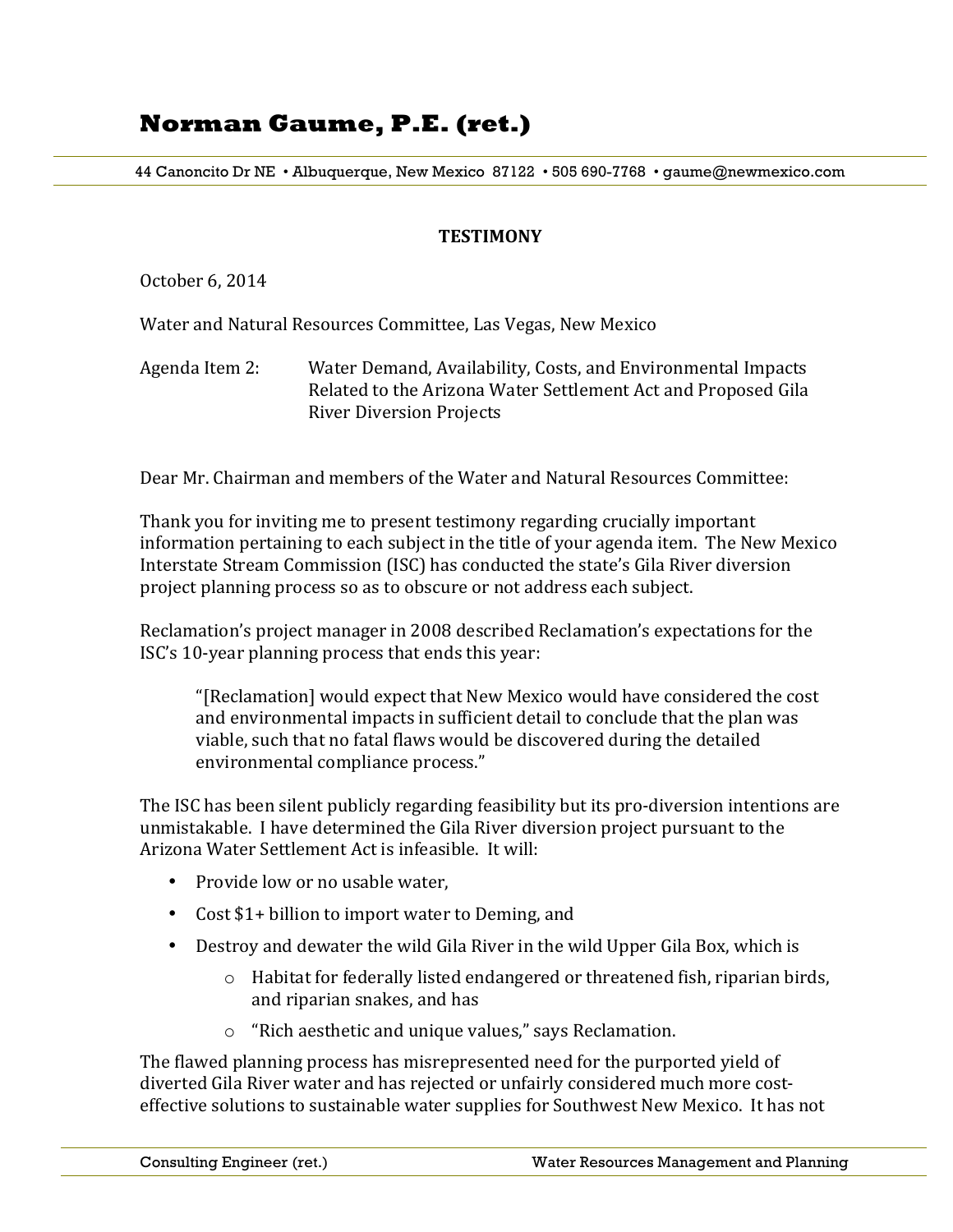Testimony of Norm Gaume, P.E. (ret.) Water and Natural Resources Committee October 6, 2014 Page 2 of 8

identified or confronted these distinct reasons for diversion infeasibility. The ISC has refused to deal publicly with the question of either water availability or the amount of new usable water. Diversion costs have been understated or presented piecemeal. Financial feasibility has been ignored. Public funds have bought worthless reports that the project will have a beneficial impact on endangered species. Other environmental values have been ignored. The flawed planning process has been wasteful, mendacious, and unlawful.

## Qualifications

My goal today is to inform you of the substance and provide evidence of the veracity of my critique, which I am uniquely qualified to make. I am a mostly retired licensed water engineer at the end of 40-year successful career. I grew up in southern New Mexico and earned BS and MS in Electrical Engineering and Civil Engineering (water and wastewater) degrees from New Mexico State University. I have worked as a water resources modeler (national specialty consulting engineering firm); water and wastewater utility engineer and manager and water resources manager (19 years, City of Albuquerque); Director of the New Mexico Interstate Stream Commission (6 years ending 2002); and self employed water resource management and planning consultant (12 years). I am extensively familiar with the Gila River including the proposed areas of diversion in the wild Upper Gila Box and the river's behavior during the characteristic times of New Mexico's diversions: spring snowmelt and floods.

Highlights of my water resource development and management experience that are also pertinent qualifications for this critique include:

- Leading Albuquerque's investigations and completing the public planning that dispelled the myth of Albuquerque's infinite aquifer and established Albuquerque's plan for diversions providing for full consumptive use of its San Juan-Chama water.
- Determining the elements of and negotiating the state's successful settlement with irrigation and conservancy districts and Reclamation for New Mexico's permanent compliance with the US Supreme Court Pecos River Compact compliance decree and obtaining passage of a new state law that authorized the settlement.
- Conceiving the Active Water Resources Management program for the State Engineer's priority administration of water rights before completion of adjudications and helping write the State Engineer's statewide implementing regulations. The New Mexico Supreme Court recently upheld this program and the AWRM general regulations.
- Serving continuously for 8 years (from initial federal and state permitting through facilities start-up and initial operations) as a key member of the small team of professionals that implemented Santa Fe's Buckman Direct Diversion (BDD) for drinking water use of San Juan-Chama and Rio Grande water. Author of the RFP for the BDD one megawatt solar generating plant implemented at no capital cost to Santa Fe that provides significant annual energy cost savings.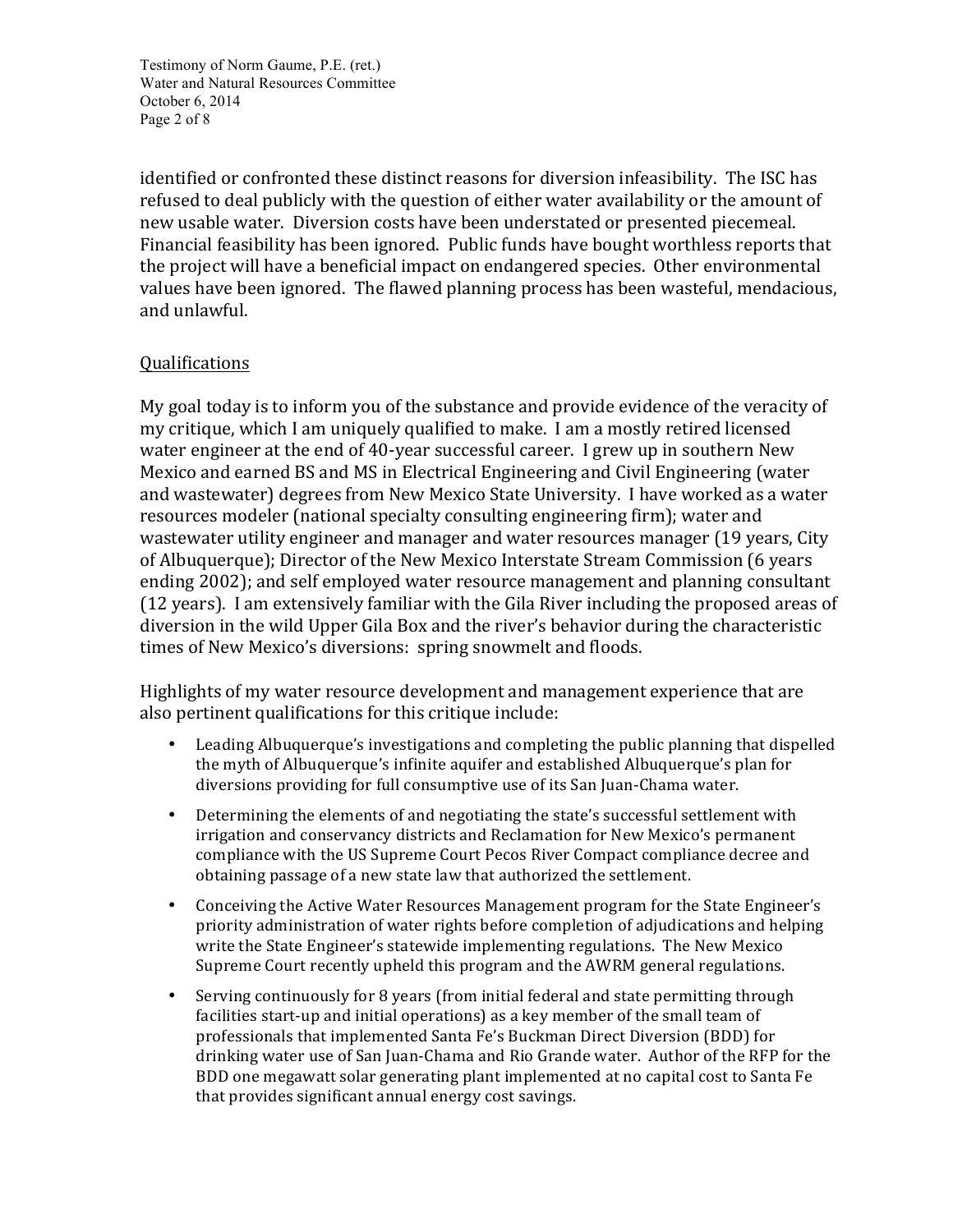Testimony of Norm Gaume, P.E. (ret.) Water and Natural Resources Committee October 6, 2014 Page 3 of 8

## Background

2014 is the end of a decade-long process to determine the best use of federal funding to meet water needs in Catron, Grant, Hidalgo, and Luna Counties. Sen. Domenici secured \$100 million in 2004 dollars for New Mexico through the Arizona Water Settlement Act of 2004 (AWSA). The AWSA affirmed but further constrained New Mexico's 1968 priority diversion rights and imposed a complex and rigorous explicit set of conditions to protect senior water rights in Arizona from New Mexico's diversions under the most junior water right on the river.

The AWSA also directs the Secretary of the Interior to oversee New Mexico's compliance with Gila River diversion constraints and federal environmental law. New Mexico must in advance pay the Secretary of the Interior \$146 (2014 cost, officially projected to increase 3 to 5% per year) for each acre-foot of water diverted. ISC's secret spreadsheet contains the assumption that Gila River diversions would commence following prepayment of \$8.1 million for the opportunity to divert 54,000 acre-feet followed by annual payments of up to \$2.6 million thereafter  $(2014$  dollars). New Mexicans would own no water rights.

Because of three failed Gila River development attempts, Sen. Domenici's conditions for two-thirds of the non-reimbursable federal AWSA funds (\$66 million in 2004) allowed their use at the ISC's discretion on any project that meets a water supply demand in the four counties. Those funds have grown to approximately \$90 million (2012 dollars). These funds could be spent on infrastructure improvements to public drinking water systems and irrigation systems and for water conservation.

The remaining one-third (\$34 million in 2004) can be spent only on construction of an AWSA Gila River diversion project if such a project passes costly, long federal environmental law evaluations. A diversion project capable of diverting and storing Gila River water and exporting it to Deming will cost more than \$1 billion to construct and operate, so this appropriation is less than a  $5\%$  federal contribution.

The Interstate Stream Commission (ISC) is charged with evaluating the feasibility of a Gila River diversion and deciding how to spend the federal funds. After years and millions expended on studies and engineering, the best design remains fatally flawed. Failure is inevitable and certain due to:

- Immense costs
- Low or no usable water
- Low need for water and no demand at the associated cost
- Endangered species impacts of diversion

The ISC will decide by the end of this year if it will spend millions more of the funds that could be used to implement needed modest and effective water-producing-and-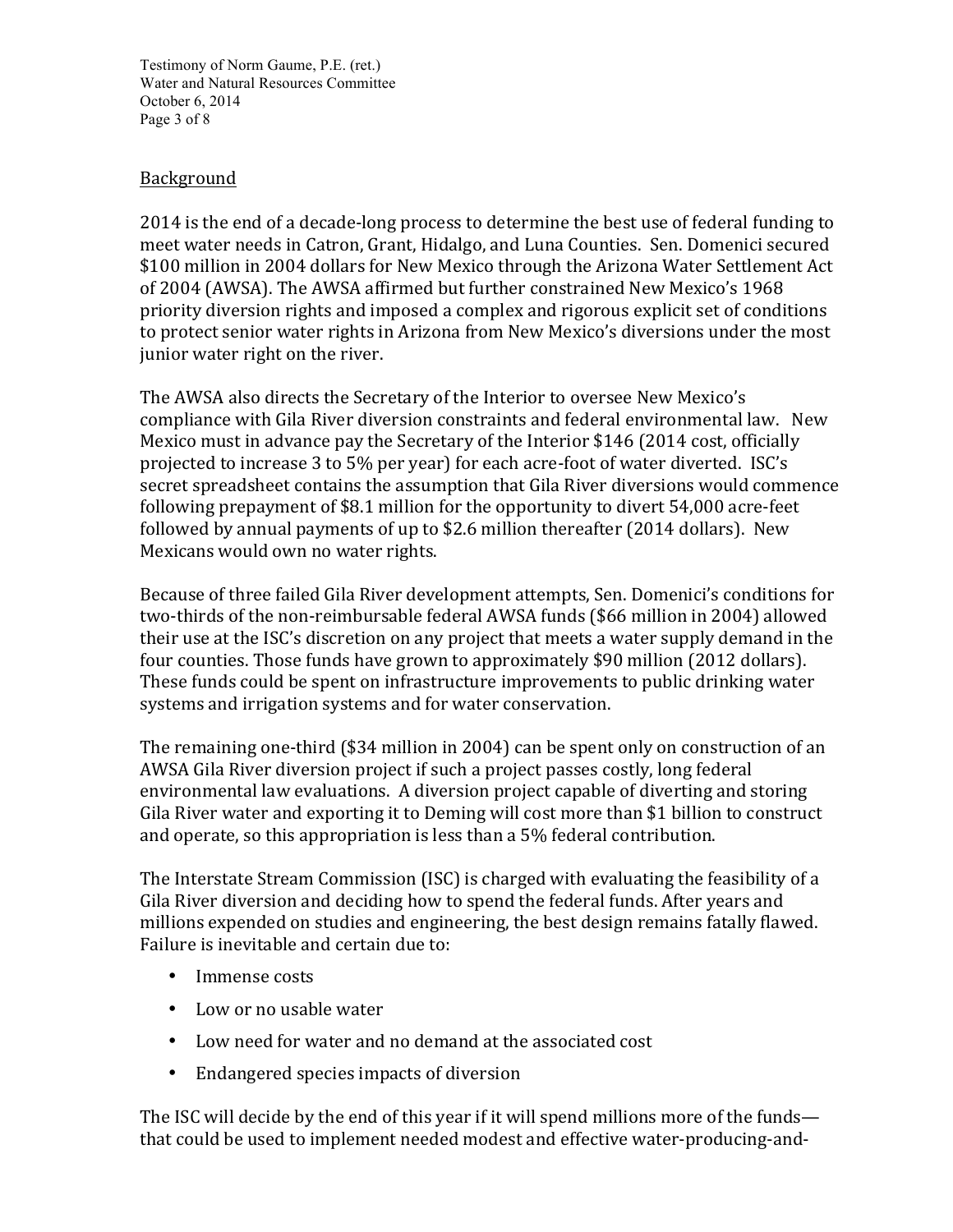Testimony of Norm Gaume, P.E. (ret.) Water and Natural Resources Committee October 6, 2014 Page 4 of 8

saving projects immediately—in pursuit of the infeasible diversion. A decision not to build a diversion will not change New Mexico's rights to this water.

#### Billion Dollars Means Financially Infeasible

A Gila River diversion project that would store the maximum annual diversion and pump water to Deming will be enormously expensive while routinely suffering severe water shortages. The federal Bureau of Reclamation's July 2014 Appraisal Report prepared for the ISC presents costs for components of such a project. The present value of these capital and ongoing costs exceeds \$1.1 billion. Reclamation also shows all diversion alternatives provide a maximum of  $$0.25$  in benefits for every  $$1.00$  in costs. Reclamation overstates these benefits because ISC instructed Reclamation to assume the project would provide full water supplies.

If Deming were to pay its share for water from a Gila River diversion project, the typical monthly Deming water bill would increase from the current \$13.68 per month to over \$158 per month. Water for supplemental irrigation would cost \$8,000 per acre-foot. These are best cases, based on \$445 million in revenue bonds for construction, the remainder of capital costs after State of New Mexico appropriations of \$250 million and all federal AWSA appropriations. These unit costs assume water users would pay annual costs of operation and revenue bond debt service totaling \$47 million per year and the project would produce  $6,000$  acre-feet per year. I have emailed calculations and other cost documentation to WNRC and LFC staff. My calculations utilize the financing method presented this year to project proponents by private investment banker GK Baum with cost inputs from Reclamation's July 2014 estimates of capital and annual costs.

## Limited Water Legally Available for Diversion

The explicit conditions of the AWSA only allow for diversion during floods and spring peak flows at times when all downstream water rights are satisfied. This occurs 9% of the historical days since 1936, when data for the calculations begins.

How much new water can be expected if the Gila River AWSA diversion project were to be built? Despite the ISC's explicit statutory mission to "investigate" rivers and stream systems, the ISC has never publicly addressed this key water availability question except to repeatedly assert average water availability of 14,000 acre-feet per year. That number is merely the upper limit of New Mexico's junior Gila River diversion right. Even the ISC's secret spreadsheet shows the legally available water long-term average is much less. ISC recently said it is not possible for the ISC to estimate the amount of new usable water without massive additional expenditures.

My colleagues and I have corrected and extended ISC's secret spreadsheet. Our professional, documented work applies the complex conditions that must be met for New Mexico to make its junior AWSA diversions to the daily historical data for Gila and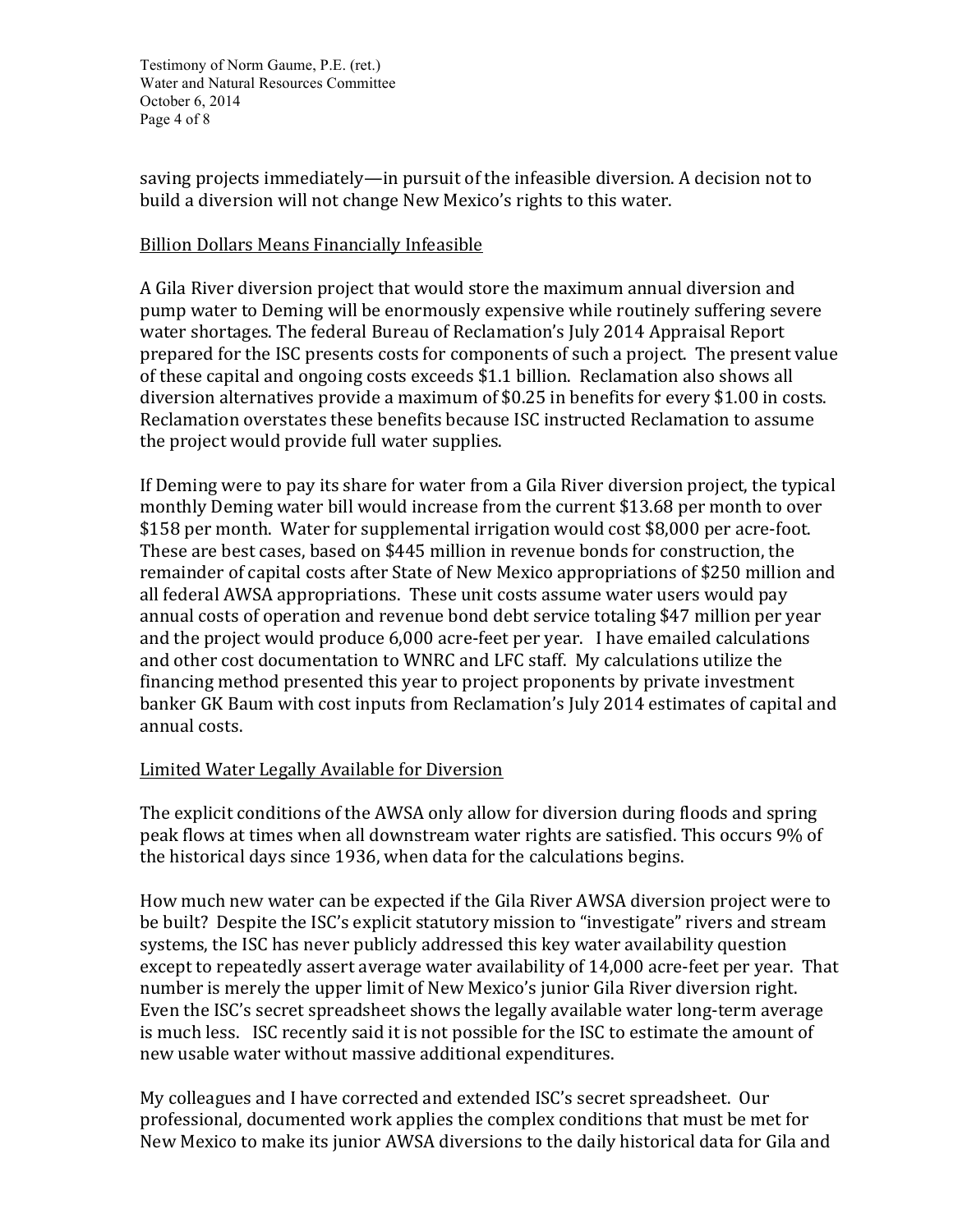Testimony of Norm Gaume, P.E. (ret.) Water and Natural Resources Committee October 6, 2014 Page 5 of 8

San Francisco Rivers flows and reservoir volumes from 1937 through 2013. Our work shows the ISC's 14,000 acre-feet per year on average water availability description to be false and highly misleading, as shown in the attached figures.

- The median annual legally divertible water volume is 3,700 acre-feet, less than 30% of the mean.
- Twenty percent of the total volume of legally divertible water since 1937 occurred in three years, two of which were in the 1980s and 1990s, the two wettest decades in the last 2000 years. These years contributed disproportionately to the long-term mean of 12,500 acre-feet per year.
- 23% of years since 1937 produced no legally divertible water.
- An additional 22% of years had less than 2,500 acre-feet of legally divertible water, approximately the amount needed just for promised river augmentation for species during dry times, as promised by the ISC.
- This means no water availability for human use in  $45\%$  of the years.
- The historical record shows consecutive years with no water legally available for diversion: one 6-year period, four 4-year periods, and two 2-year periods.

### Leaky Reservoir Sites Mean No or Low Usable Water

Turning Gila River floods and spring peak flows and into usable water requires expensive diversion facilities, conveyance tunnels, and canals that are capable of diverting large flows upon their rare occurrences into storage reservoirs. These are expensive but possible. It also requires efficient storage reservoirs located off of the river to store the diverted water for later beneficial use. These are impossible.

- Three historical failures by the Bureau of Reclamation to develop this water eliminated better reservoir sites from further consideration.
- The current diversion proposals being considered by the ISC would store water in multiple shallow arroyos adjacent to the Gila River.
- To quote RJH Consultants, Inc., hired by the ISC in March 2014 to review Bohannon-Huston, Inc.'s engineering report following my testimony to the Senate Conservation Committee of the draft report and its fatally flawed preferred alternative, "The expected [reservoir] seepage losses, when combined with the evaporation losses, could easily equal or exceed the planned minimum annual diversion vield of 10,000 ac-ft, which would result in no available usable water from the project."
- My colleagues and I developed a computer simulation model of the reservoirs and the availability of new usable water, based on our corrected daily diversion volumes, evaporation and seepage data and physics, and minimal releases for mitigation, supplemental irrigation, and export to Deming. Our simulations show low and unreliable annual amounts of usable water (frequently none) even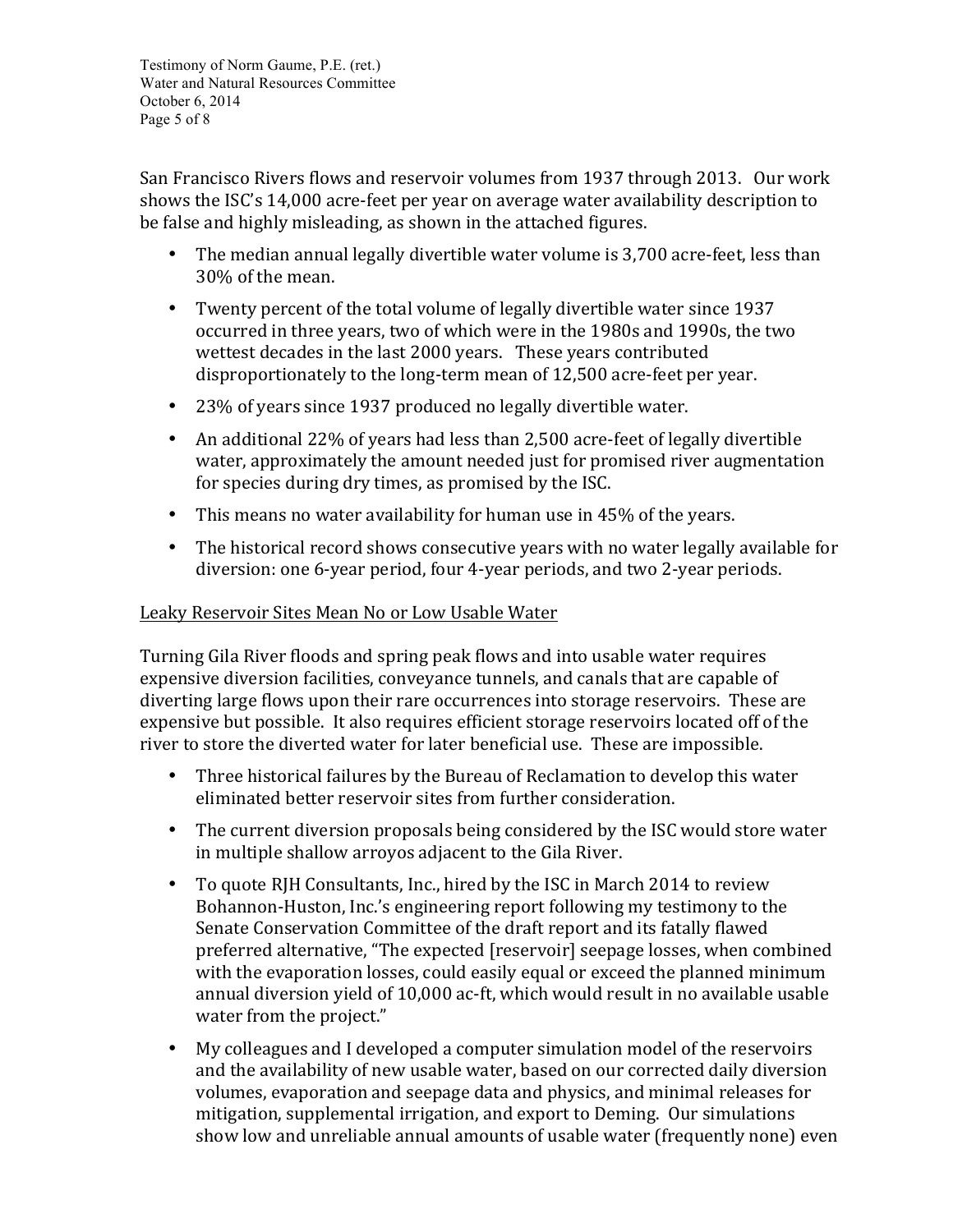Testimony of Norm Gaume, P.E. (ret.) Water and Natural Resources Committee October 6, 2014 Page 6 of 8

> if diversion operations are perfect, conveyance losses are zero, geologic properties of the rock are the least leaky the ISC's reports show can be expected, and future water available for diversion is the same as historical (no climate change impacts). Reservoirs will normally be dry due to excessive reservoir seepage losses if the geologic properties have average values as reported by Reclamation and consultants to the ISC. [The ISC has taken the position our net yield calculation cannot be performed until millions more are spent on geologic investigations of the reservoir sites and project design. Reclamation has chosen to report but not interpret its geologic information. Reclamation managers informed me that it is inappropriate for Reclamation to do more than the ISC has asked.]

• The ISC's most recent BHI engineering report indicates the reservoirs will not hold water and recommends but does not evaluate viability of thin black plastic liners to control reservoir seepage long-term. Lining these reservoirs is infeasible and unworkable in my professional opinion.

#### Environmental Impacts

All diversion alternatives involve diversion from the wild Gila River within the wild Upper Gila Box canyon, located immediately downstream from the Gila Wilderness boundary. Construction would lay waste to miles of the unique and treasured wild Gila River, the rare habitat the wild river creates, and the species that depend on that habitat. The diversion would destroy recreational uses of the Upper Gila Box. It would require a major construction access road and electric power.

#### ISC Malfeasance and Unlawful Process

ISC's planning process has ignored or withheld critically important information, such as its secret water availability spreadsheet discussed above. All of the ISC's planning expenditures that should have followed an inexpensive, initial conceptual feasibility study have been wasted. Such a study was not done or made public.

The ISC has wastefully expended huge sums on consultant assessments of secondary issues, some of which were based on impossible assumptions, such as the studies of impacts on endangered fish under the assumption of significant augmentation of river flows from project reservoirs during dry times. Its economic assessments assume full reservoirs and full water supplies for all economic uses of water. ISC eliminated costeffectiveness as a criterion for short-listing alternatives and selected criteria that are heavily weighted to favor diversion alternatives.

Here is one example of the ISC's mendacious planning and engineering that speaks for itself. The ISC in March 2014 without any public discussion contracted with RJH Consultants, Inc., a Colorado consulting engineering firm specializing in dams and reservoirs, to review Bohannon-Huston, Inc.'s (BHI) Preliminary Engineering Report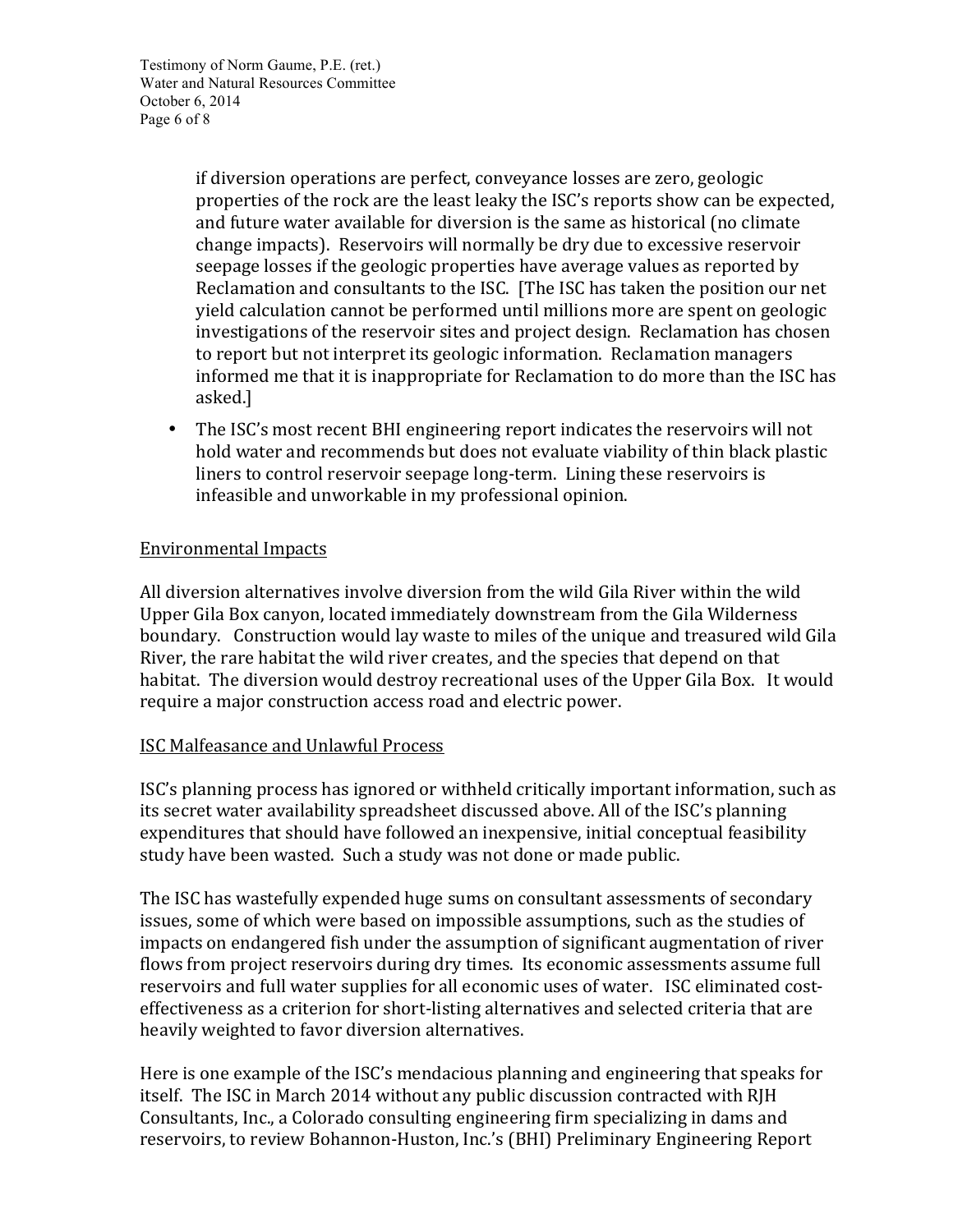Testimony of Norm Gaume, P.E. (ret.) Water and Natural Resources Committee October 6, 2014 Page 7 of 8

prepared for the ISC. If said the draft of BHI Preliminary Engineering Report "... may be the worst that I have ever reviewed" in my February 13, 2014 written testimony to the Senate Conservation Commission regarding SB89.] In the 5-page June 2014 \$3.3 million "work plan" for the first six months of the current fiscal year, ISC staff described the RIH Consultants' review of the BHI report as follows:

"RJH Consultants, Inc., conducted an independent review of the BHI study and confirmed it was adequate for conceptual level project planning. The RJH evaluation recommended additional geotechnical studies at diversion and storage sites."

Here is what RJH Consultants' actually said in its May 2014 report:

"In our opinion, several project components were not adequately addressed in the PER and it is currently unknown if these components represent significant technical challenges or potential fatal flaws. These include:

- 1. Storage reservoirs and dams.
- 2. Project water availability.
- 3. Gila River sediment."

The "highly permeable dam abutment soils" at the BHI preferred alternative reservoir sites "...represent not only a significant source of reservoir seepage but a significant dam safety risk." "The total cost for the project may be significantly low...[S]ome of the required elements of the dams were not included. In addition, some of the unit costs are unrealistically low. When all of these elements are considered it is our opinion that the cost of the dams could be underestimated by more than 100 percent."

Further, RJH Consultants' report emphasizes, "The projected net project yield is the foundation for justifying the project." RJH identified factors for the ISC to consider in estimating the net project yield. ISC's publicly silent response to RJH Consultants' review and my critique was a new \$700,000 contract to BHI for a second phase of engineering evaluation. This \$700,000 contract did not appear in any prior work plan but was authorized without any ISC discussion or approval in an open public meeting. Neither the scope of work nor the draft report mention or estimate net project yield, although BHI evaluates several absurd concepts. A staff report submitted to the ISC at its August 2014 public meeting says estimation of net project yield can't be completed until after the diversion project design is 30% complete!

My colleagues formally requested in August and again in early September that we be allowed to present our detailed model simulation of net project vield to the ISC. The former ISC director required that we present our models and resuls to the ISC Gila River project manager and staff. We did so on September 16. My colleagues subsequently were refused time on the ISC September 22, 2014, meeting agenda. They provided copies of both our corrected spreadsheet of daily water available for diversion and our computer simulation of the reservoirs and new usable water to the ISC during the ISC's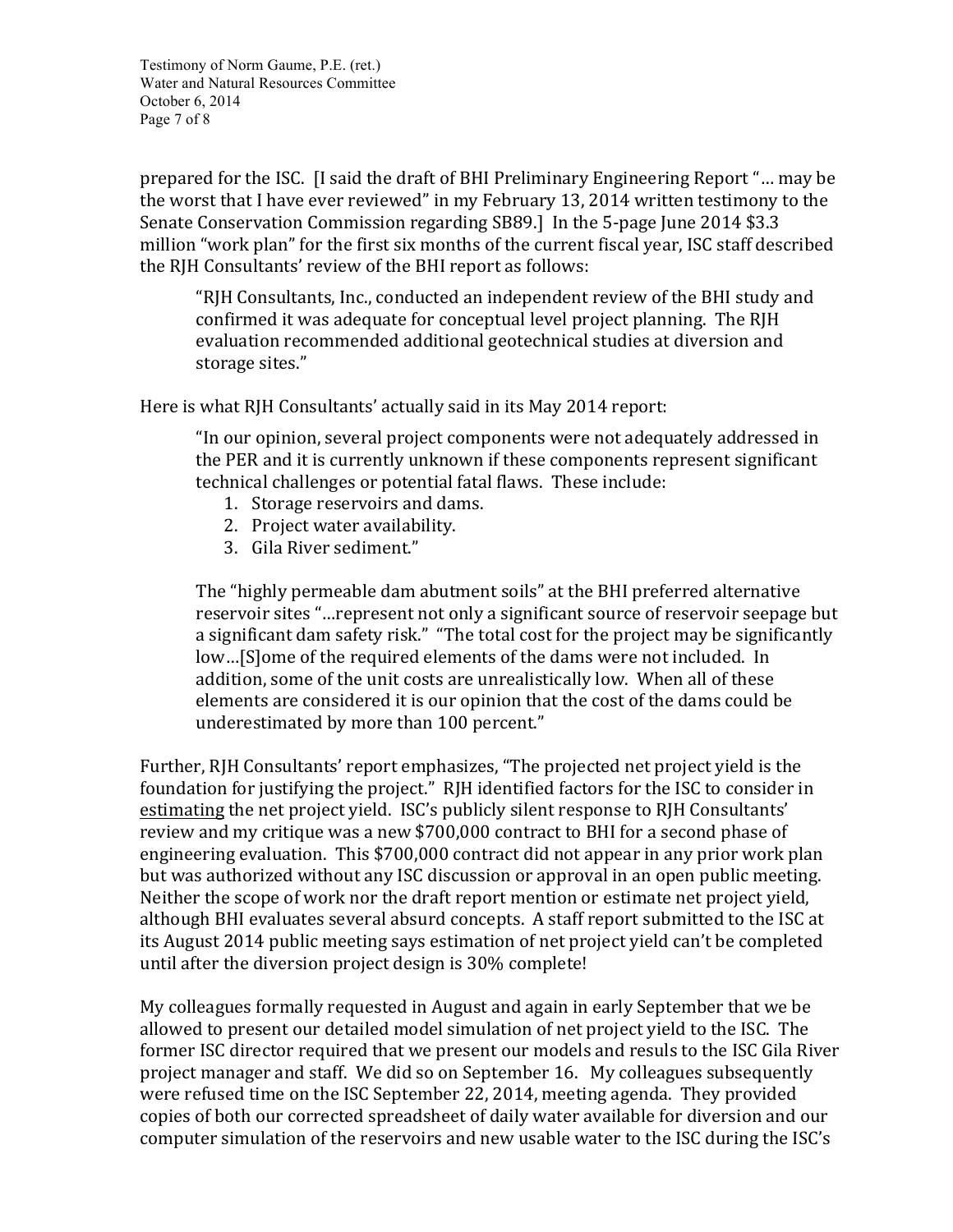Testimony of Norm Gaume, P.E. (ret.) Water and Natural Resources Committee October 6, 2014 Page 8 of 8

public comment period. My colleagues have been informed subsequently that they will be given 10 to 15 minutes to present the models and simulation results at the ISC's October 27 meeting.

ISC has not discussed its policy or business issues and decisions pertaining to its planning and studies, any study results, or any public comments in an open public meeting in 2013 or 2014. It has referred issues raised in an open public meeting to its Gila Subcommittee with no subsequent discussion in an open public meeting. Its public meeting reports from staff and from its Gila Subcommittee have been cryptic and cursory. I provided written notice to the ISC of its pervasive and long-standing violations of the Open Meetings Act on September 22.

## Opportunity exists

The State of New Mexico should stop wasting public money on investigations of the clearly infeasible diversion now rather than punt this decision to the federal government by writing the Secretary of the Interior by the end of this year that it wishes to proceed with the AWSA diversion. Instead, New Mexico should establish a process to identify and fairly evaluate worthy projects and invest the available \$90 million in federal funds on practical, cost-effective water supply solutions. Utilizing federal funds for these projects means neither New Mexico taxpayers nor southwest New Mexico water consumers will have to pay for them. Projects could include:

- Infrastructure improvements to all publicly owned public water systems in the four counties.
- Water treatment facilities to meet arsenic and uranium drinking water standards for systems that are currently out of compliance.
- Water conservation and watershed restoration programs
- Improvements in irrigation efficiency.
- A fund with remaining federal dollars to address future drought emergencies in the four counties.

The ISC's expected decision to pursue a Gila River diversion project will yield only waste, embarrassment, and failure. It will commence a long and expensive federal environmental law compliance review process. This process will take several years and waste \$5 to \$10 million of New Mexico's funds. Overcoming the fatal flaws I have described herein is not possible.

Sincerely,

/s/

Norman Gaume, P.E. (ret.)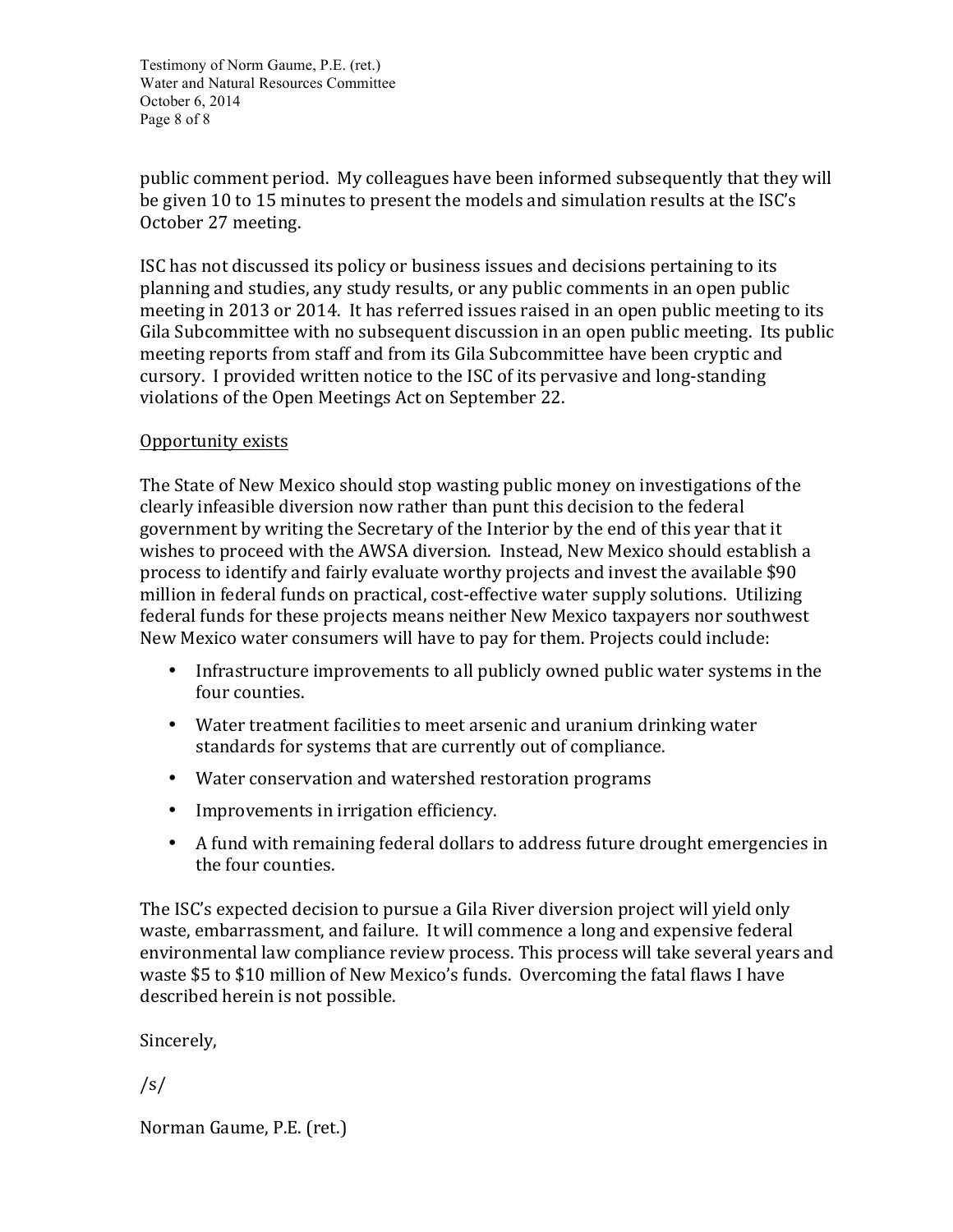# Big Gila Annual Flows Don't Guarantee Legally Divertible Water

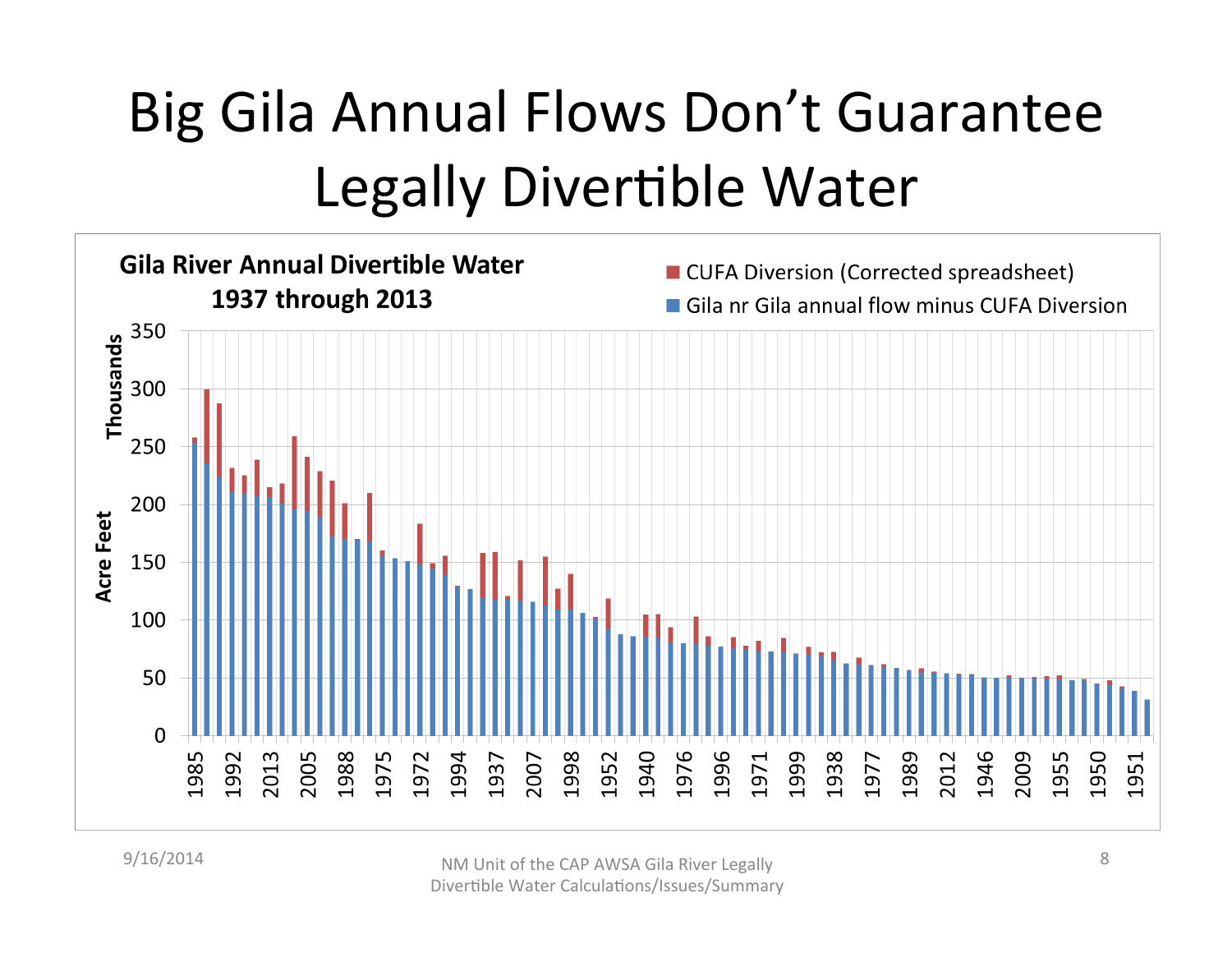# Most Years Have No or Very Low Legally Divertible Water



9/16/2014 **NM** Unit of the CAP AWSA Gila River Legally Divertible Water Calculations/Issues/Summary 9